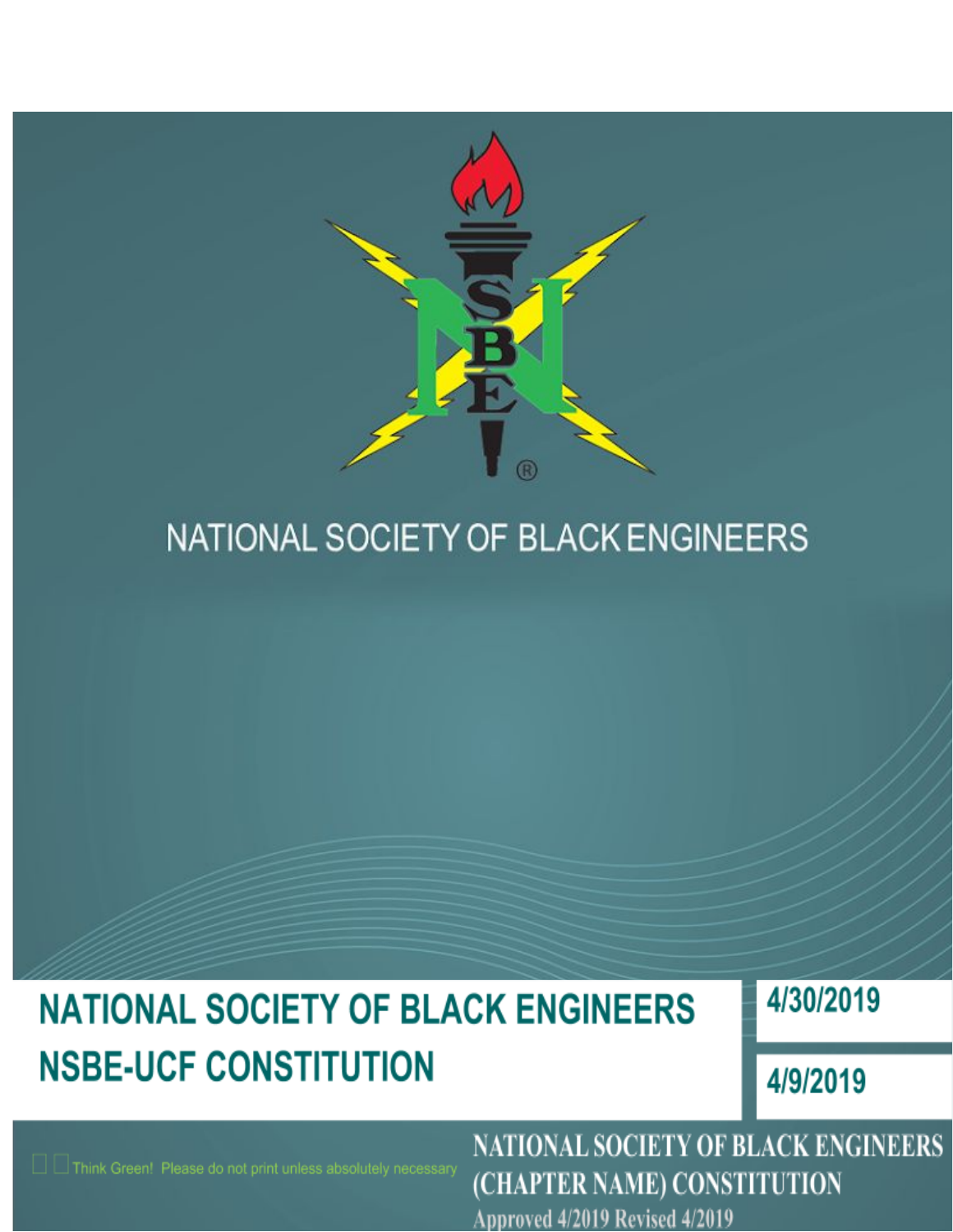

### **TABLE OF CONTENTS**

| ARTICLE VIII - TERMINATION OF BOARD MEMBERS |  |
|---------------------------------------------|--|
|                                             |  |
|                                             |  |
|                                             |  |
|                                             |  |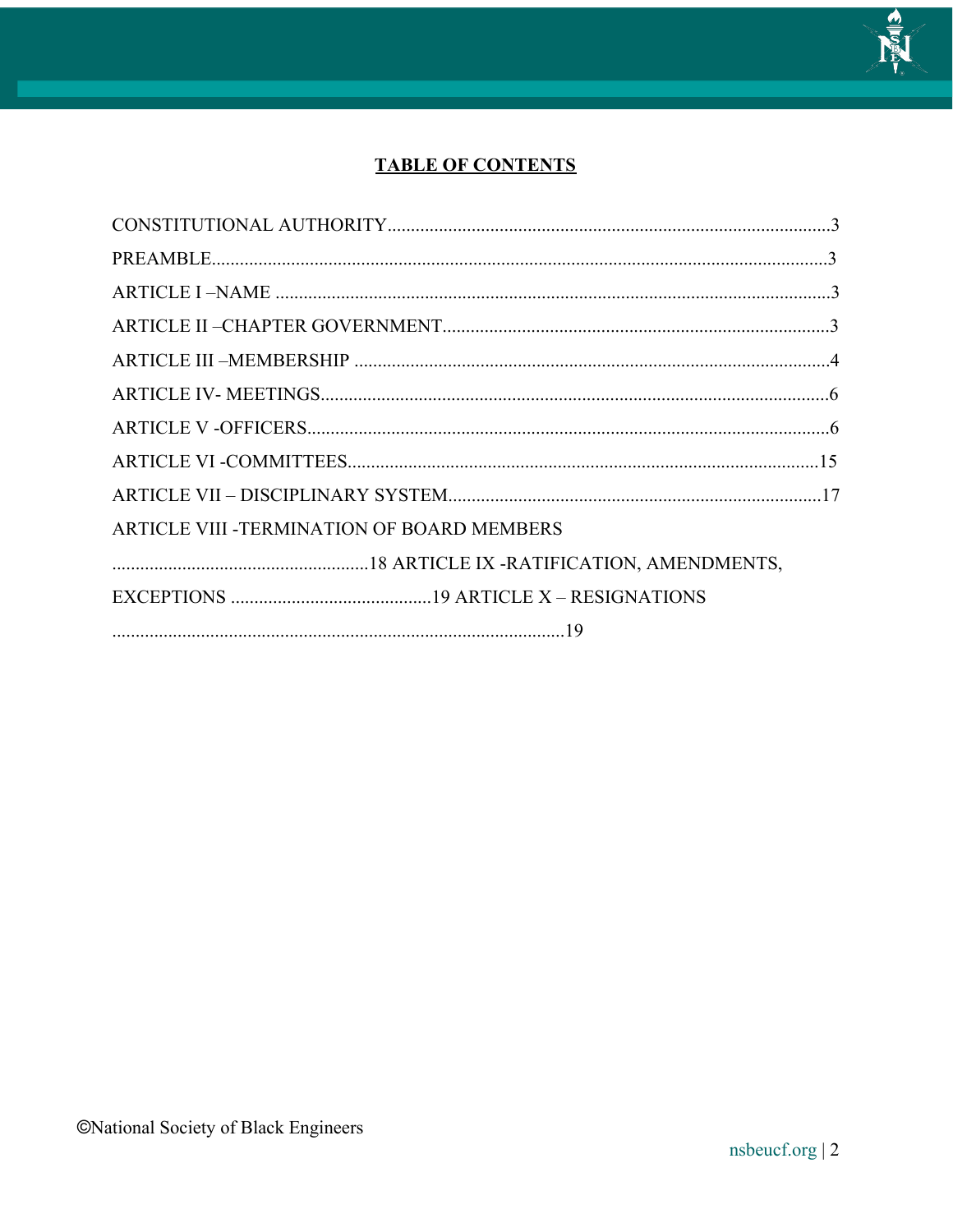#### **CONSTITUTIONAL AUTHORITY**

The National Society of Black Engineers National Constitution describes the manner in which the national organization shall be governed and structured. The NSBE Chapter Constitution document shall serve as a governing document for NSBE-UCF and not supersede or take authority in matters where working rules of NSBE sub bodies do not exist or are in conflict. As such, all working rules of NSBE Chapters shall comply, and be consistent with the National **Constitution** 

#### **PREAMBLE**

The National Society of Black Engineers, as a national student and professional based organization, does hereby dedicate itself to the development of intensive programs for increasing Black and other ethnic minority participation in the fields of engineering and engineering technology. These programs will be initiated both within and outside the university community and will serve to strengthen relations between professional industry and the black community. Members of this organization are encouraged to join and participate in their individual professional societies. This organization will endeavor to provide general counseling to all members.

#### **ARTICLE I –NAME**

#### *Section 1. Chapter Name*

The name of this organization shall be the NSBE-UCF of the National Society of Black Engineers.

#### *Section 2. Objectives*

- A. The objectives of this organization shall coincide with those of the National Society of Black Engineers, which shall hereafter be referred to as the National Society.
- B. The objectives shall include programs that serve to stimulate and develop student interest in engineering; to strive to promote participation at all levels of responsibility in the field of engineering by the black communities; and to endeavor in the advancement of black professional engineers within the individual engineering disciplines

### **ARTICLE II –CHAPTER GOVERNMENT**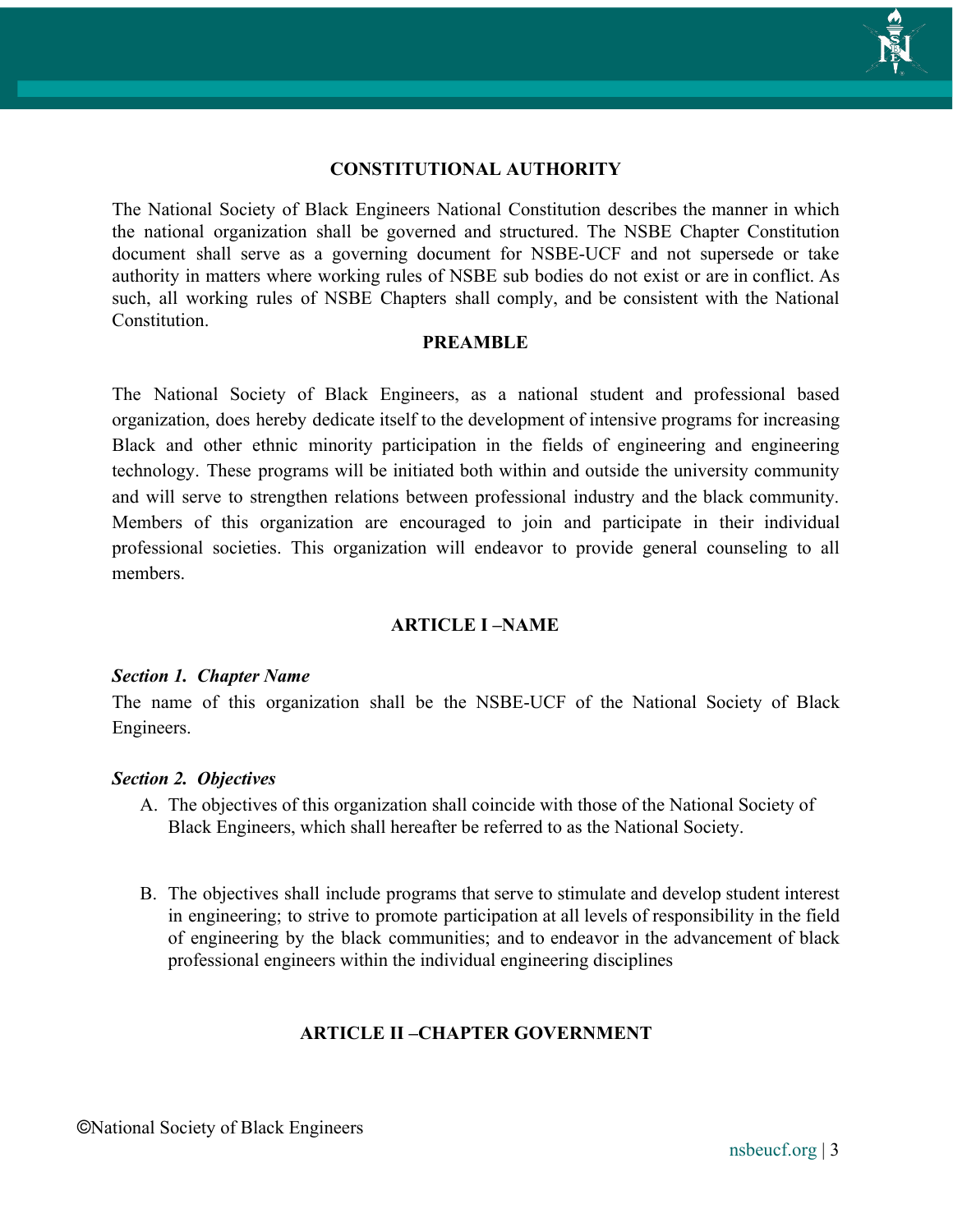

#### *Section 1. Governing Laws*

- A. This organization shall be governed by the Constitution, By-Laws and all amendments to the Constitution and By-Laws of this organization.
- B. The Constitution and the By-Laws of this organization shall be within the boundaries of the Constitution, By-Laws and Rules for the Government of Chapters of the National Society.

#### *Section 2. Final Approach*

- A. The Constitution, By-Laws and all amendments to such shall be subject to approval by the Chapter with final approval by the Executive board of the National Society.
- B. The laws that govern this Chapter shall be in effect only after approval from the Executive Board of the National Society has been granted.
- C. No laws of this Chapter shall be retroactive.

#### **ARTICLE III –MEMBERSHIP**

#### *Section 1. Membership*

- A. Membership and participation in this organization shall be free from discrimination of the basis of sexes, race, religion, ethnic group or national origin.
- B. Membership shall require that the proper dues have been paid to both the National Society and this Chapter.
- C. Membership in this Chapter shall be designated as Affiliate Member, Member, or Honorary Member.
- D. The definition of each type of membership shall be defined as stated in the National Constitution and Bylaws.
	- a. AFFILIATE MEMBER shall be defined as a person of high moral character who has received a registered membership card through payment of dues and who has received or is receiving a degree from College of Engineering & Computer Science and/or other colleges represented at University of Central Florida.
	- b. MEMBER shall be defined as a person of high moral character enrolled in the College of Engineering & Computer Science and/or other colleges represented at University of Central Florida and have received a registered membership card through payment of dues.
	- c. HONORARY MEMBER shall be defined as a person who does not meet the definition of member or affiliate member but has contributed through efforts in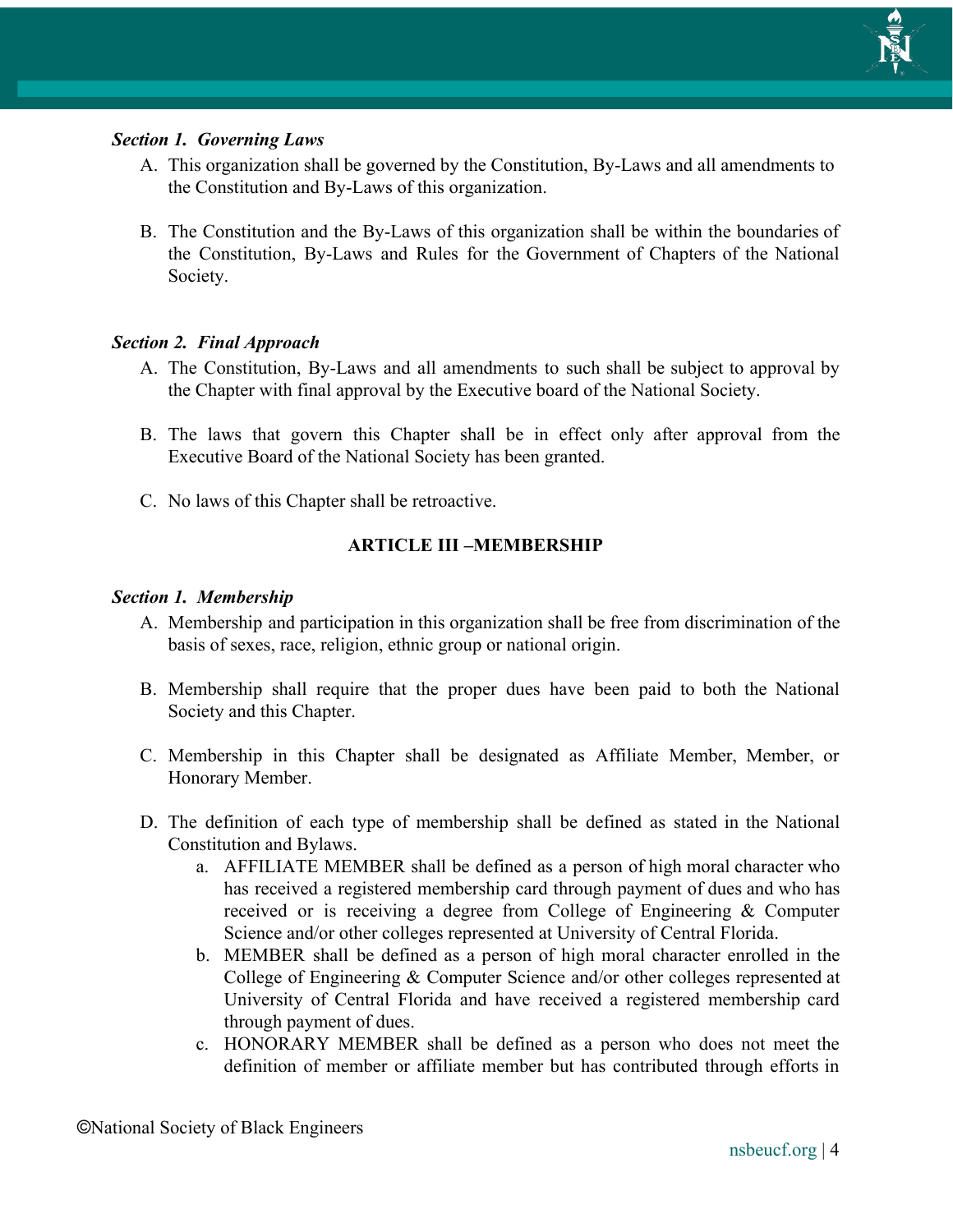

support of the goals of the National Society and has been nominated by the chapter, region, or the National Executive Board.

- d. VOTING MEMBER shall be defined as a member enrolled as a student or affiliate member who has met his/her financial obligation to the National Society, Region, and the Chapter.
- e. Chapter Executive Board Member shall be defined as a person elected by the general body or appointed by the Chapter President to serve on the Executive Board of the University of Central Florida chapter of the National Society of Black Engineers for a full term. If the full term is not completed the position is forfeited along with the entitled benefits.

#### *Section 2. Voting*

- A. A voting member shall be defined as a member enrolled as a student or affiliate member who is a current paid member of the National Society of Black Engineers both nationally and within the Chapter.
- B. Each Member and Affiliate Member in good standing is entitled one vote at all meetings
- C. All Honorary Members shall not be entitled to vote at any meetings, except where otherwise noted in this document.
- D. A majority of voting members present shall be necessary for any business to take place except where noted in this document.
- E. Voting quorum shall be defined as two thirds of the Chapter's eligible voting members.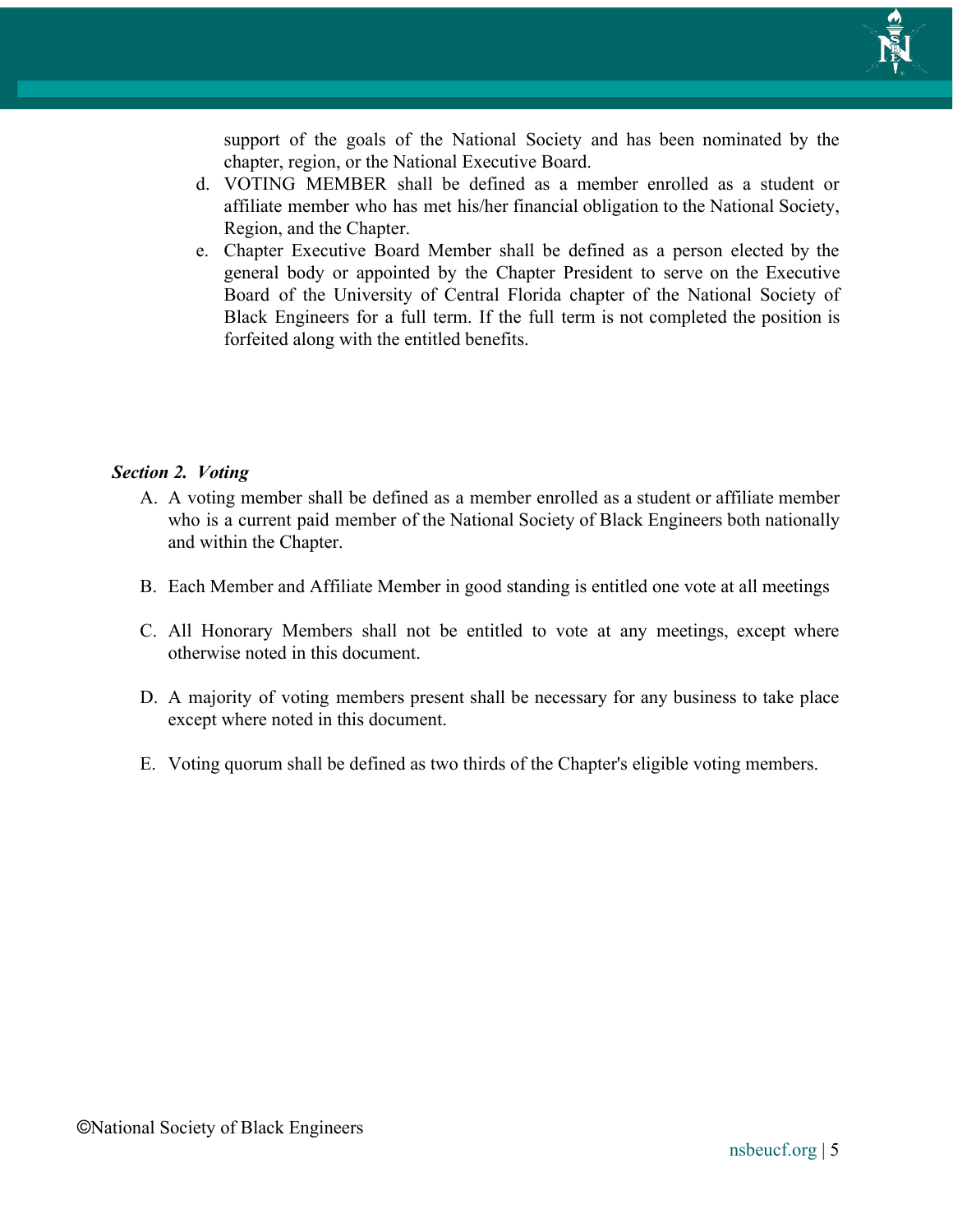

#### *Section 3. Dues*

- A. All members of this organization shall pay proper dues to the National Society and this Chapter
- B. Chapter membership fees shall be reviewed annually by the Executive Committee and can only be changed by a two-thirds vote of the chapter
- C. Honorary Members shall be exempt from Chapter dues.
- D. National Society dues and chapter dues for the year shall be paid to the treasurer prior to the deadline set by the Regional Executive Board, and the National Society.
- E. A plan of payment can be made with the treasurer concerning payment of Chapter dues prior to the third regular meeting of each quarter concerning that quarter's dues

### **ARTICLE IV- MEETINGS**

#### *Section 1. First Meeting*

The first regular meeting date of the next academic year shall be decided at the last meeting of the present academic year. Quorum, within the first meeting, is established with at least 50% of executive board members present.

#### *Section 2. Regularity*

- A. Regular meetings shall take place no more than two weeks apart with the day and time determined by a three-fourths vote of the members present at the first meeting of the academic year.
- B. The President may call an unscheduled meeting when necessary provided that every member receives a notification at least 24 hours prior to the meeting.

#### **ARTICLE V -OFFICERS**

#### *Section 1. Positions*

- A. The elected officers of the Chapter shall be the President, Vice President, Secretary, Treasurer, Programs Chair, and Parliamentarian.
	- a. It should be noted that the positions for the chapter be active are President, Vice President, Secretary, Treasurer, Senator, Programs Chair, and Parliamentarian.
- B. The Appointed officers of the Chapter shall be Finance Chair, Membership Chair, Historian, Pre-College Initiative Chair, Academic Excellence Chair, and T.O.R.C.H. Chair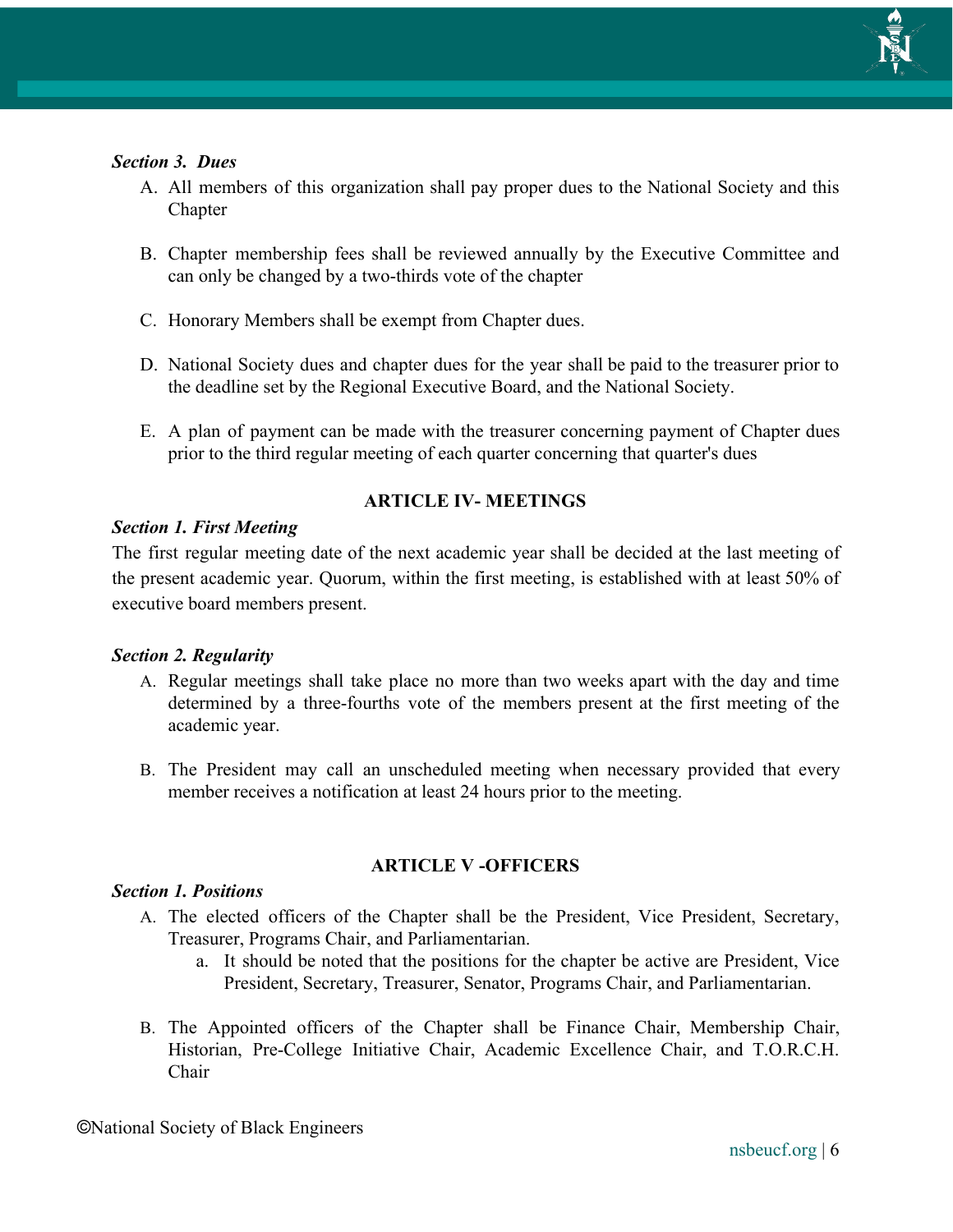

- C. The chapter shall have a minimum of one advisor responsible for informing other faculty of the activities of this chapter.
- D. To run for an elected position you must receive two separate signatures from current Administrative officers. To run for an appointed position you must receive one two signatures from current board members with one being from the administrative zone.
- E. No person who resigns from his/her position shall be allowed to return to that position during the same academic year.
- F. If after elections are held and said positions are open, the elected board shall determine by interview and a simple majority vote on new members.

#### *Section 2. Elected Officers Duties*

- A. President
	- 1. Present a clear vision and direction for the Chapter.
	- 2. Work closely with CEB to implement programs that reflect the vision in accordance to the National Directives.
	- 3. Shall preside over all meetings of this chapter and provide an agenda for each member at each regular meeting.
	- 4. Shall serve as representative of this chapter.
	- 5. Shall be responsible or designate someone to be responsible for reserving a place for each regular meeting during the academic year.
	- 6. Submit Monthly Reports to the Regional Chair.
	- 7. In conjunction with the Vice President, shall lead the Administrative Zone.
	- 8. Shall work in conjunction with Programs Zone and Membership Chair to establish NSBE Week
- B. Vice President
	- 1. Shall preside in the absence or the inability of the President.
	- 2. Shall perform such other duties as may be assigned to them by the President.
	- 3. If the office of the President becomes vacant for any reason during his/her elected term, the Vice President shall become the President until the President is able to return to his/her position or the term expires; thereby, creating a vacancy of Vice President.
	- 4. Manager of all zone leaders
	- 5. Submit monthly reports Regional Vice Chair.
- C. Secretary
	- 1. Shall keep accurate minutes of each meeting.
	- 2. Shall keep an accurate record of membership and attendance at Chapter meetings.
	- 3. Shall forward an annual report to the Executive Board of the National Society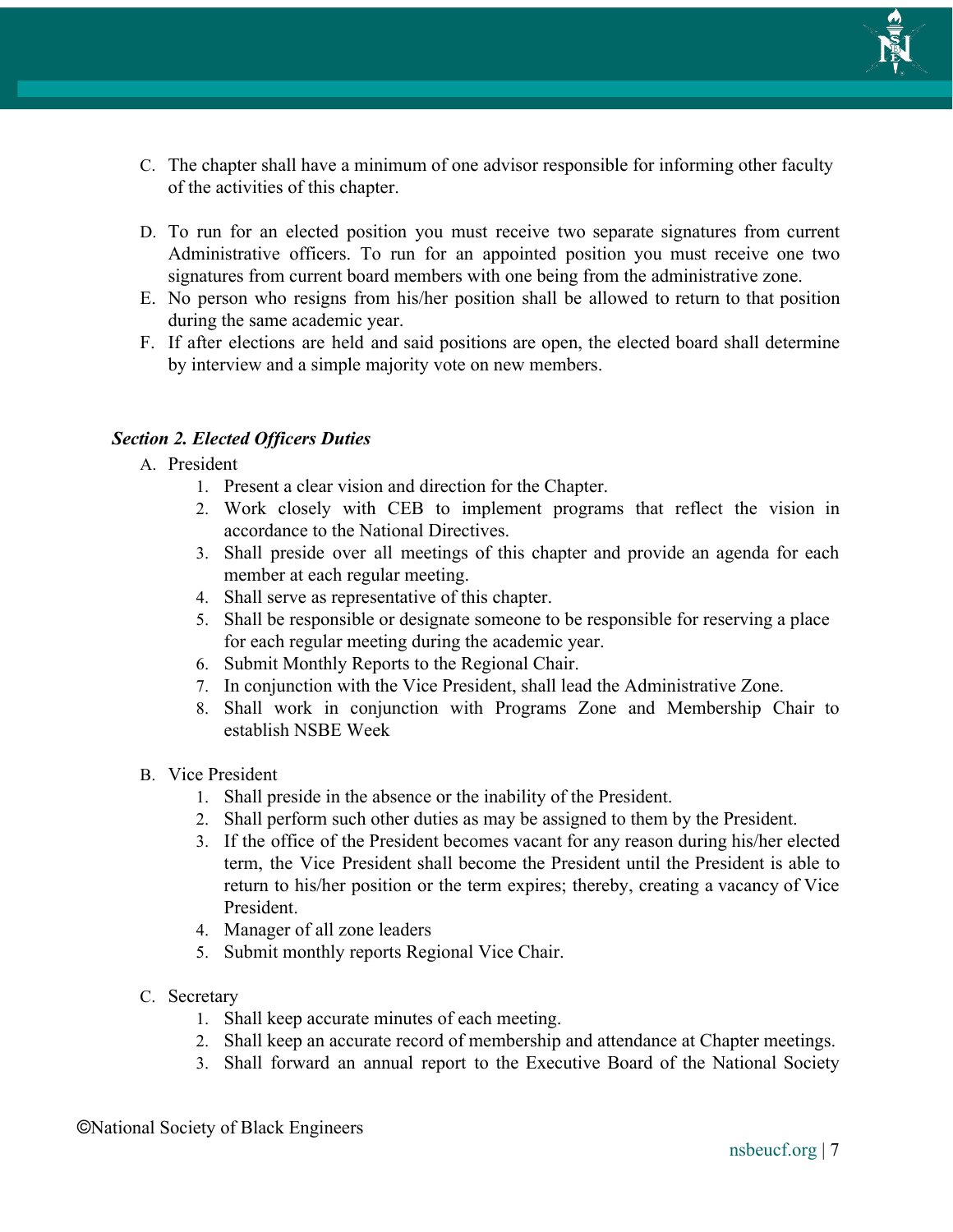

before February 1st, of each year, summarizing the activities of the Chapter during the year and listing the elected officers.

- 4. Shall submit a semester report to the Chapter, at the last regularly scheduled meeting that contains all the activities of the Chapter during the present quarter.
- 5. Shall keep all official records of this chapter except for those herein that the custody and control of shall be that of another office.
- 6. Editor in Chief for chapter correspondence/publications.
- 7. Preside over the communication zone.
	- i. Membership Chair
	- ii. Historian
- 8. Relay any pertinent information to your chapter membership (i.e. Scholarships, Job fairs, etc)
- 9. Submit monthly reports to Regional secretary.
- D. Treasurer
	- 1. Shall keep an accurate account of the Chapter's funds.nsv
	- 2. Shall maintain a membership roll and collect all dues of the Chapter members.
	- 3. Shall forward all National Society dues of the Chapter members.
	- 4. Shall submit a report to the Chapter members at least once a month concerning the financial status of the Chapter, in writing.
	- 5. Shall submit an annual report to the Executive Board of the National Society before February 1st of each year, giving a complete accounting of the Chapter's finances and reporting on such other matters as the Executive Board may require.
	- 6. Shall be responsible for obtaining and/or maintaining a bank account in the name of this Chapter.
	- 7. All monies received by the Treasurer shall be deposited in the Chapter's bank account, within five business days after such receipt, by the Treasurer.
- E. Programs Chair
	- 1. Responsible for planning and implementing NSBE programs and may delegate certain responsibilities to zone members.
	- 2. Assume responsibility for making sure the Institute of Chapter Development (ICD) is properly filled out annually (if needed).
	- 3. Encourage members to participate in chapter activities by appealing to the program's ability to develop the member and the chapter.
	- 4. Preside over Programs Zone
		- i. TORCH Chair
		- ii. Academic Excellence Chair
		- iii. Pre-College Initiative Chair
	- 5. Shall be a part of the budget making process and understand the total amount of money that will be spent on programs throughout the year.
	- 6. Shall make sure that money spent on events throughout the year is critical to the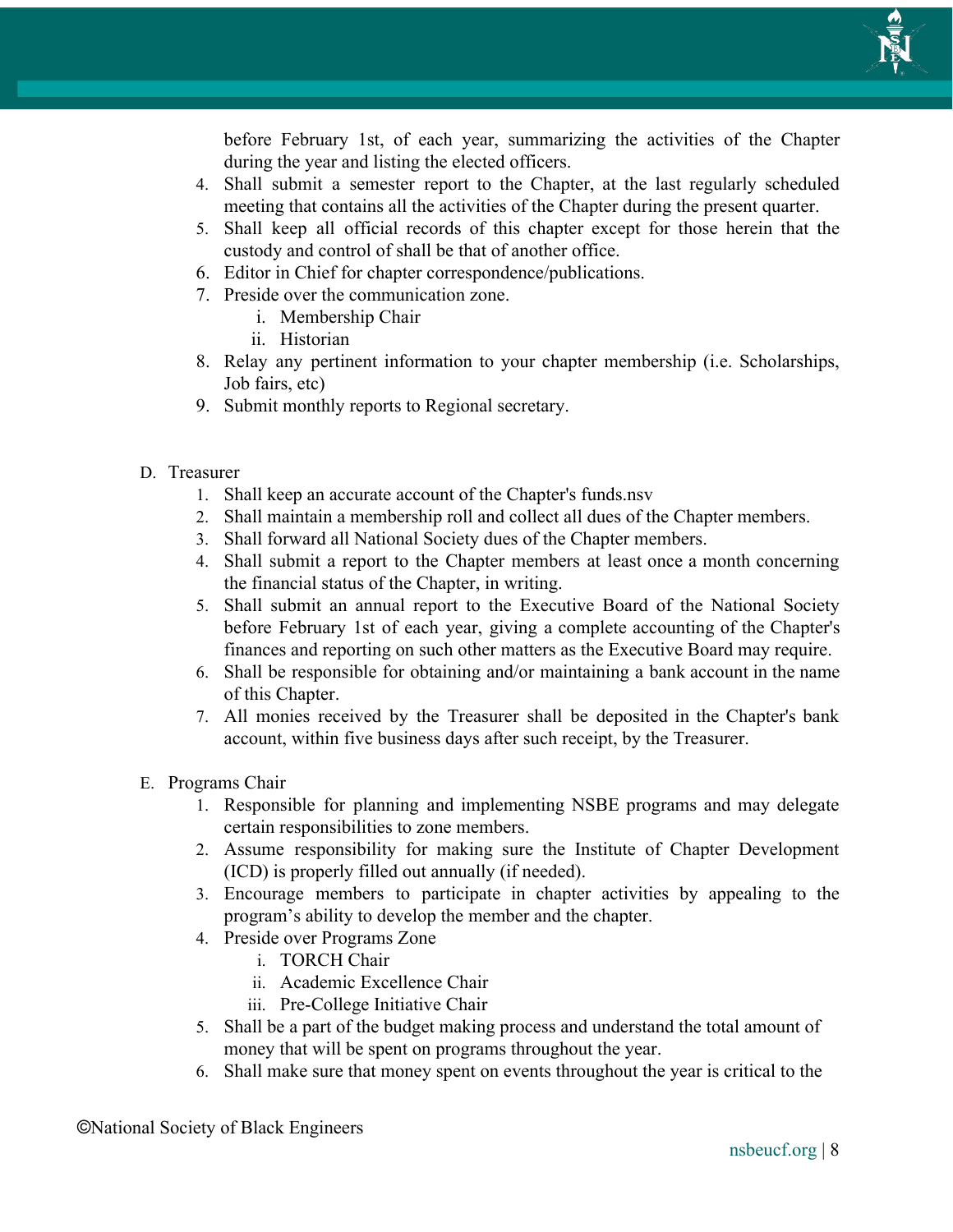

mission and directives of the chapter.

- 7. Shall keep all documents used for activities to provide proof of implementation within the ICD (if needed) and as a guide for the next year's Programs Chair and will share documents with Secretary.
- 8. Shall work with the entire chapter executive board to ensure the success of programs.
- 9. Shall submit monthly reports to Regional Programs Chair
- F. Parliamentarian [Senator 1]
	- 1. Shall ensure that Parliamentary Procedure is observed and executed properly.
	- 2. Assist in maintaining order at all meetings.
	- 3. Understand and enforce procedures as related to the below stated documents
		- i. National Constitution
		- ii. Region III Bylaws
		- iii. Working Rules for Region III
		- iv. Collegiate Level Bylaws
	- 4. Explain procedures or restrictions when necessary.
	- 5. Establish how meetings will be conducted.
	- 6. Conduct nomination and election processes and ensure quality candidates contest positions.
	- 7. To enforce the Disciplinary/Misconduct system established or retained for the respective academic year. If the office of the Parliamentarian is vacant for any reason, the Senator(s) will preside over the system until return or until term expires.
	- 8. Shall coordinate the chapter's attendance, travel, and lodging for Regional Leadership Conference (RLC), Fall Regional Conference (FRC) and National **Convention**
	- 9. Shall be the Point of Contact for members that wish to attend NSBE Conferences
	- 10. Shall relay pertinent information related to conference to the membership (payment deadlines, registration prices, competitions and events at conference, etc.)
	- 11. Submit monthly reports to Regional Parliamentarian.
	- 12. Shall assist Senator as necessary.

#### *Section 3. Appointed Officers Duties*

- A. Senator [2]
	- 1. Shall ensure that the chapter votes are cast during Regional and National Business.
	- 2. In the absence of a Parliamentarian, will preside over the Disciplinary/Misconduct system until return or until term expires.
	- 3. Attend all assigned meetings as an NSBE-UCF representative.
	- 4. Serve as a liaison between NSBE-UCF and surrounding NSBE chapters.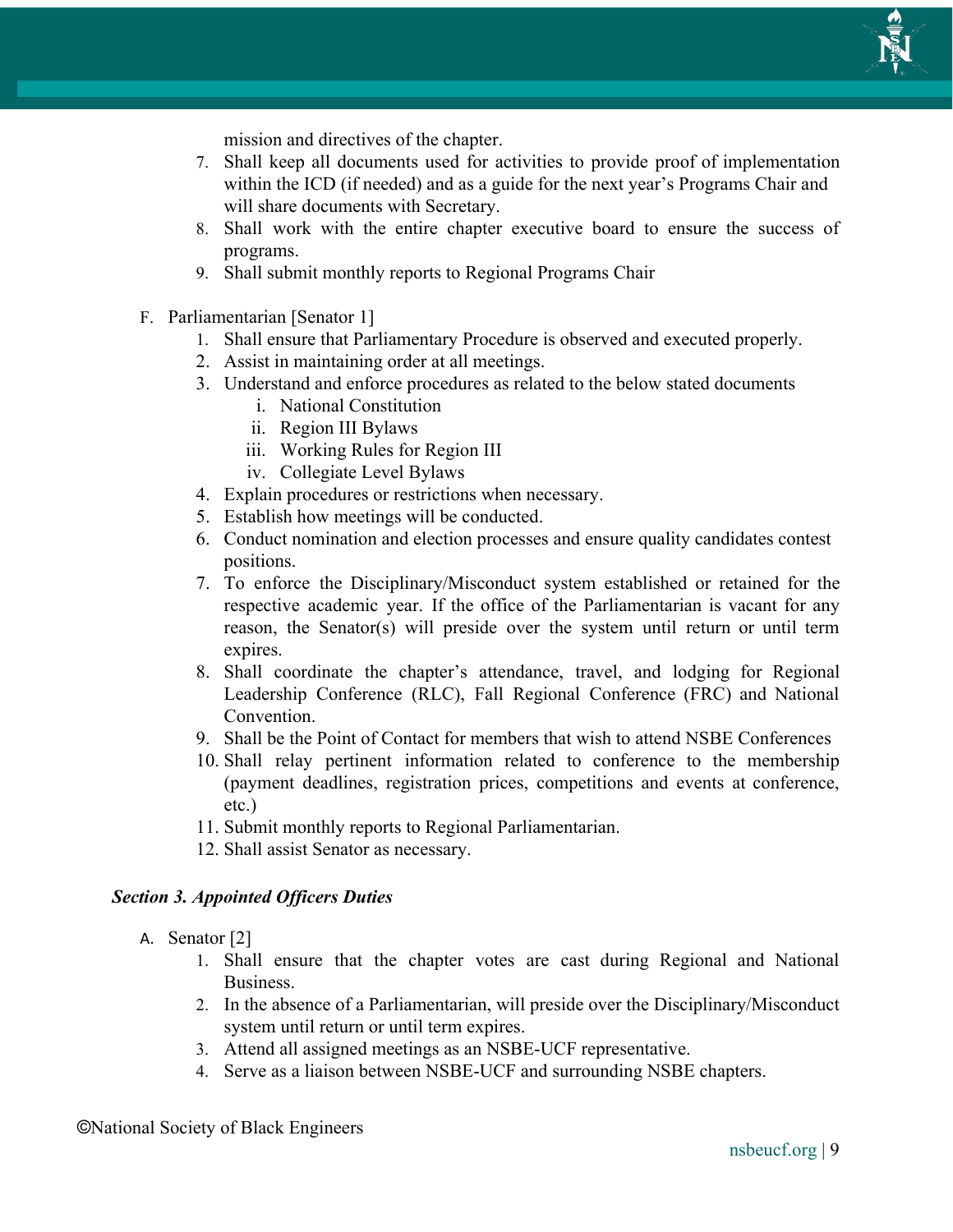

- 5. Attend all regional and national conferences as a representative of NSBE-UCF.
- 6. Understand procedures as related to the below stated documents
	- i. National Constitution
	- ii. Region III Bylaws
	- iii. Working Rules for Region III
	- iv. Collegiate Level Bylaws
	- v. Professionals Operating Guidelines
	- vi. Professionals Interface Guidelines
- 7. Assist in creating a voting system on the Chapter Level for Regional and National voting
- 8. Members of Regional Senate and directed by Regional Parliamentarian
- 9. Advise and educate membership on amendments and business of National Society of Black Engineers
- 10. Ensure Parliamentary Procedure is observed and enforced
- 11. Shall coordinate the chapter's attendance, travel, and lodging for Regional Leadership Conference (RLC), Fall Regional Conference (FRC) and National Convention.
- 12. Shall be the Point of Contact for members that wish to attend NSBE Conferences
- 13. Shall relay pertinent information related to conference to the membership (payment deadlines, registration prices, competitions and events at conference, etc.)
- 14. Serve as Liaison between NSBE-UCF and SGA Senator
- 15. Shall work in conjunction with the Treasurer to create a budget and payment schedule for all conferences (RLC, FRC, National Convention)
- 16. Submit monthly reports to Regional Parliamentarian
- B. Finance Chair
	- 1. Shall organize, plan and execute fundraising activities.
	- 2. Shall solicit local corporations for NSBE-¬UCF funds.
	- 3. Shall check and balance all NSBE-UCF funds.
	- 4. Assist in collecting dues from members
	- 5. Shall be a liaison between corporate sponsors.
	- 6. Shall work with the Treasurer and programs chair to develop solicitation packet and solicit local corporations for NSBE-¬UCF funds.
	- 7. Responsible for developing a Solicitation Packet for local corporations.
	- 8. To have a successful sponsor relationship, the finance chair needs to receive and retain 501c3 status through the year.
- C. Academic Excellence Chair
	- 1. Devise an Academic Excellence program for the members.
	- 2. Implement Chapter, Regional and National Academic Excellence programs.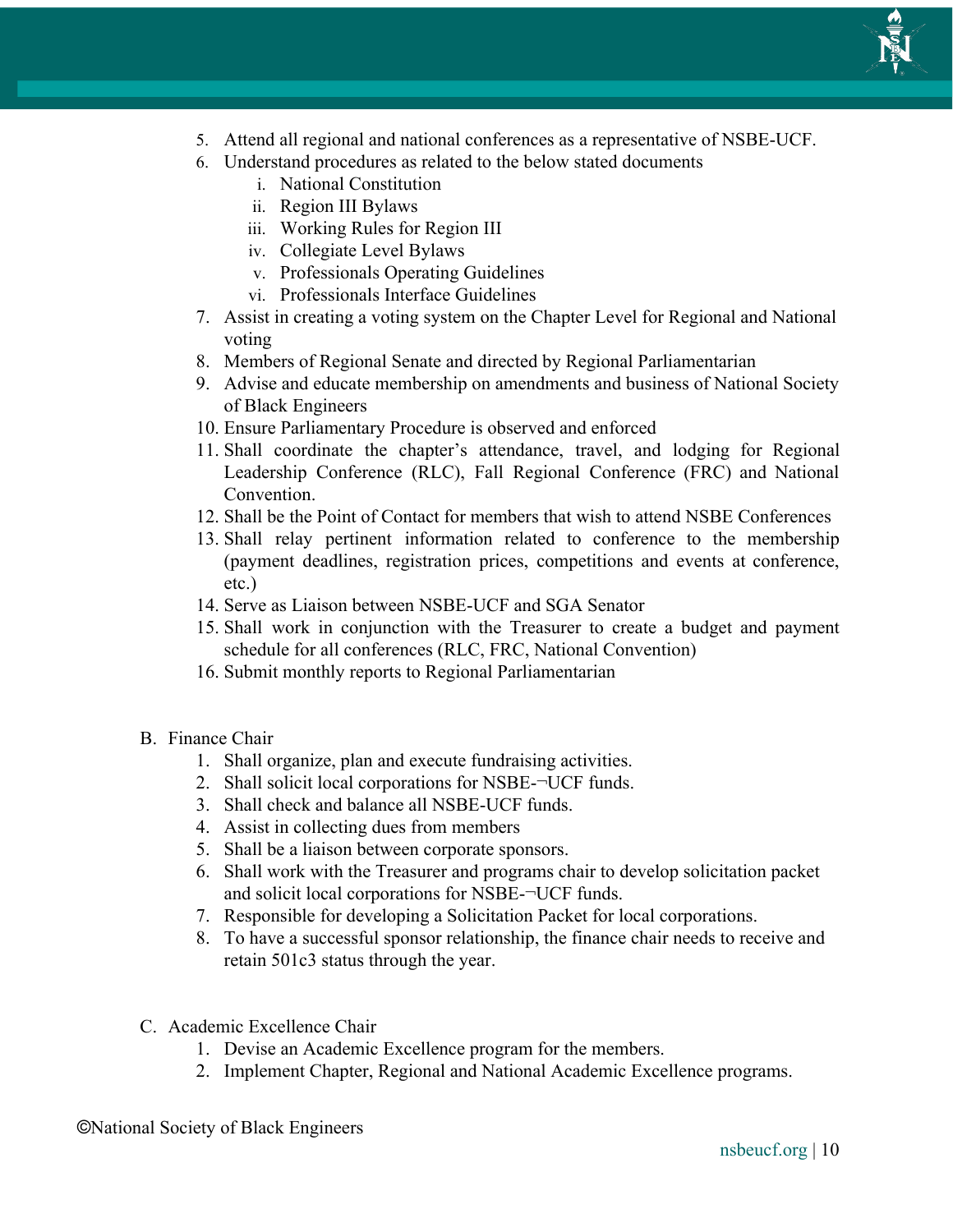

- 3. Submit monthly reports to Regional Academic Excellence Chair.
- 4. Shall coordinate and plan all programs focused on improving chapter GPA (i.e. workshops, etc.)
- 5. Shall conduct regular professional programming for the purposes of improving membership for professional development (such as workshops).

#### D. Historian

- 1. Shall correspond with the secretary to obtain necessary information in terms of events and etc.
- 2. Shall coordinate all advertisements (flyers, cards, written media publications, etc.) for NSBE-UCF events.
- 3. Shall promote NSBE-UCF activities and meetings along with Membership chair
- 4. Maintain historical and current records of NSBE-UCF activities, events, and programs and share them with the Secretary.
- 5. Take photographs of NSBE-UCF activities, events, and programs.
- 6. Promote NSBE-UCF activities, programs, and events along with Membership Chair
- 7. Maintain and organize NSBE-UCF homepage.
- 8. Contact all members via social media of all NSBE-UCF events and meetings.
- 9. Submit monthly reports to Regional Telecommunications Chair.
- 10. Shall organize and maintain NSBE-UCF newsletter.
- 11. Shall correspond with the Secretary to obtain necessary information for NSBE-UCF website.
- 12. Shall coordinate all advertisements for NSBE-UCF events for NSBE-UCF website.
- 13. Shall promote NSBE-UCF activities and meetings in NSBE-UCF website.
- E. Pre-College Initiative Chair
	- 1. Coordinate pre-college events for NSBE-UCF (i.e. PCI camps etc.).
	- 2. Develop and implement programs to assist in the academic and technical development of pre-college students within the area of the Chapter.
	- 3. Coordinate and document chapter implementation of Regional Pre-college Initiative Programming and share documentation with Secretary.
	- 4. Maintain relationship with the Central Florida Branch of the National Achievers & other Central Florida and/or Florida pre-college initiative programs.
	- 5. Submit monthly reports to Regional PCI Chair.
	- 6. Maintain NSBE Jr. Chapter(s).
- F. Technical Out-Reach and Community Help Chair
	- 1. Shall be responsible for implementing the five branches of T.O.R.C.H.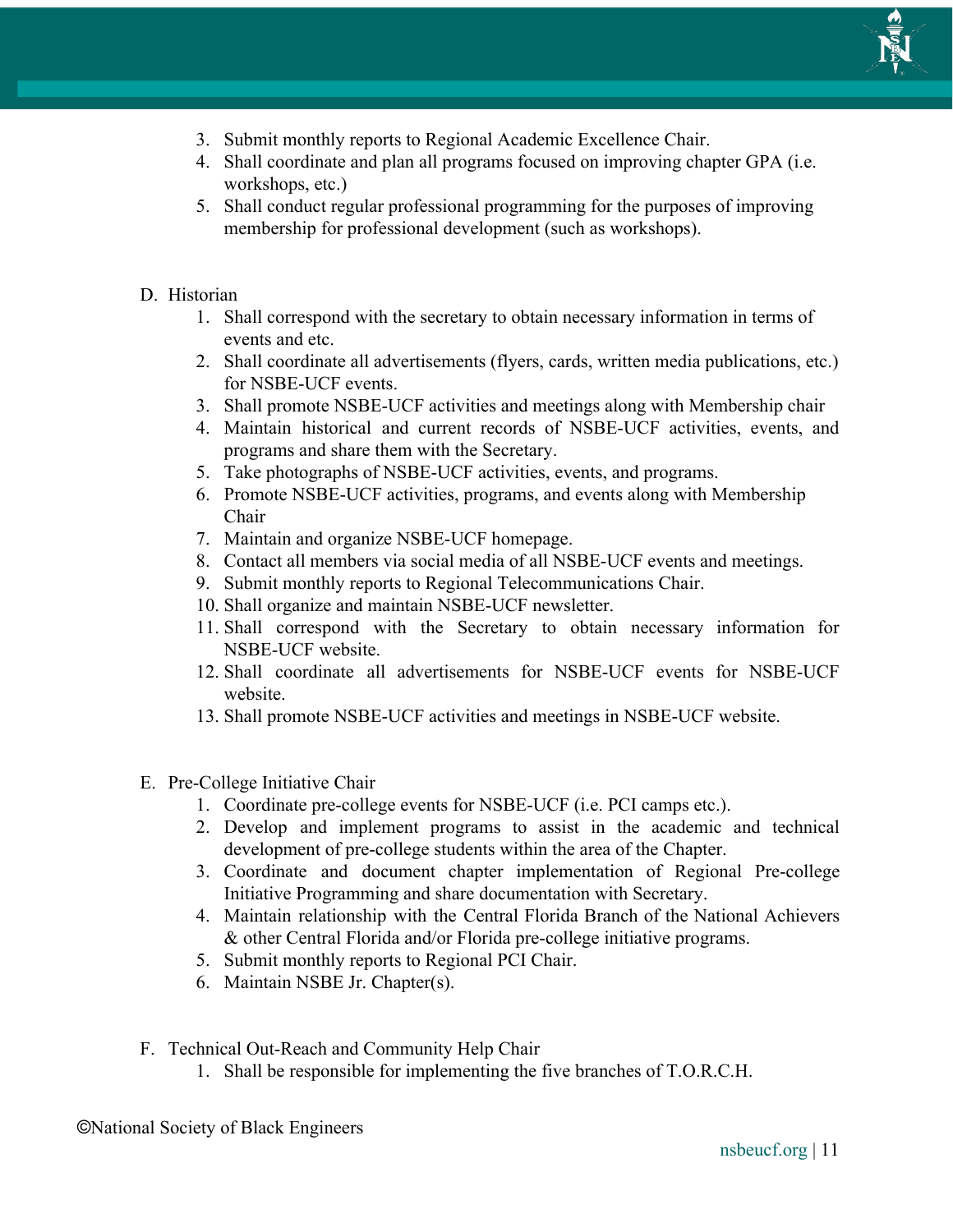

- i. A Walk for Education
- ii. STEM Community Training
- iii. Technical Expertise Services
- iv. Traditional Community Service
- v. Informal Engineering and Science Education
- 2. Submit monthly reports to Regional T.O.R.C.H Chair
- G. Membership Chair
	- 1. Serve as primary contact for general membership.
	- 2. Shall choose whether or not to maintain a joint point/reward system.
		- i. If applicable, will determine and maintain point system, as well as reward system.
	- 3. Shall inform membership of activities, programs, and events.
	- 4. Create programs and functions to recruit new members, retain current members and reclaim old members.
		- i. i.e. socials, classroom visit presentation, tabling events
	- 5. Submit monthly reports to Regional Membership Chair.
	- 6. Shall work in conjunction with the Historians to promote events, programs, and activities.
	- 7. Shall work in conjunction with Programs Zone in the creation of one NSBE Week and E-Week Event.
	- 8. Shall create membership welcome letter in conjunction with Secretary. Shall create membership form to track member status.
		- i. i.e. Member status includes gender, year, major, company interest ect.
	- 9. Handout promotional items for NSBE-UCF to local media.
	- 10. Assist Historian in the maintenance of the newsletter.
	- 11. Serve as a liaison between surrounding NSBE- chapters as well as the UCF community.
		- i. Develop/maintain events calendar for UCF (RSO) Registered Student Organizations partners (AASU, CSA, ASO, ASME, ASCE, Theta Tau, SWE, SHPE, etc.)

#### *Section 4. Executive Board Advisor(s)*

- A. Shall advise the board throughout the year
- B. Shall assist in transitioning the administration zone during the summer
- C. Shall work closely with the executive board to help maintain the chapter vision throughout the year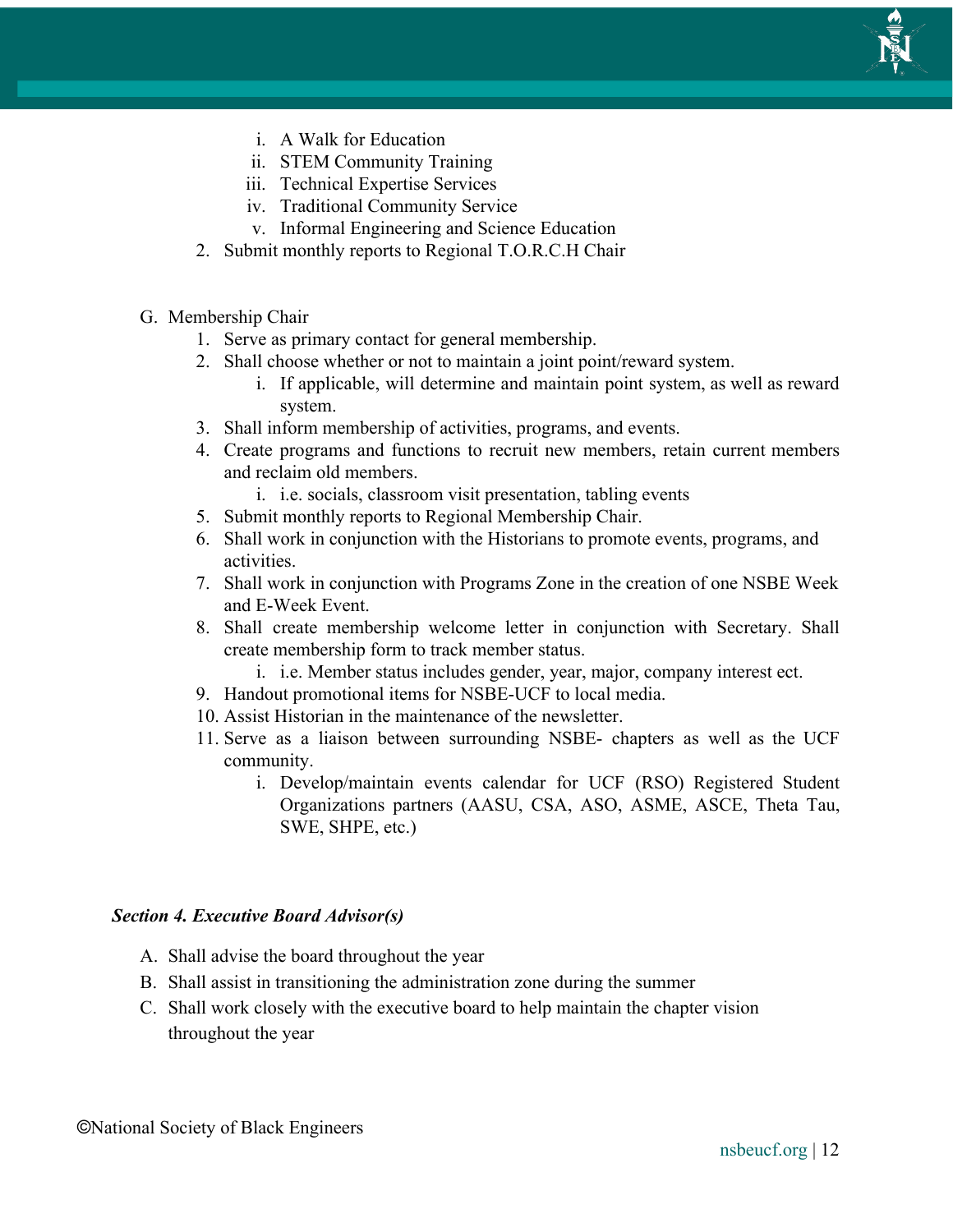

- D. Shall attend 5 meetings per semester (1 of the meetings must be an Administration Zone meeting, 1 of the meetings must be an executive board meeting and 1 of the meetings must be a general body meeting)
- E. Cannot serve more than two consecutive years as an Advisor
- F. Cannot Vote
- G. Must have previously served at least one full term in an Administrative Zone position on the NSBE-UCF Executive Board.
- H. Shall be filled following May 1st by a majority vote of the current executive board at a meeting designated by the President

#### *Section 5. Elected Officers Requirements*

- A. Only Paid National and Chapter Members can hold elected positions in the Chapter.
- B. Only voting members shall hold the elected offices of this chapter.
- C. Voting member must have a cumulative grade point average of 2.5 or higher to be elected or appointed.
- D. Must be willing to serve a full year term if elected.
- E. Must be aware of the responsibilities of the office for which they are nominated.
- F. Must obtain the signature of 2 current Executive Board members on their application.
- G. Affiliate and Honorary members cannot hold elected positions in the Chapter.

#### *Section 6. Nominations and Elections*

- A. No later than the second regular meeting of the Spring semester, a Nominating Committee shall be appointed by the Chapter President. This committee shall consist of a chairperson and at least two other members.
- B. The nomination committee shall nominate at least one candidate for each elected position of the Chapter. The nominating committee shall report these nominees to the Chapter before the first regular meeting in March.
- C. Elections shall take place at the first regular meeting in March, for the offices of President, Vice President, Secretary, Treasurer, and Parliamentarian.
- D. The Nominations Committee shall present a slate containing the names of all the nominees they have for each elected position to each voting member on the day of the elections.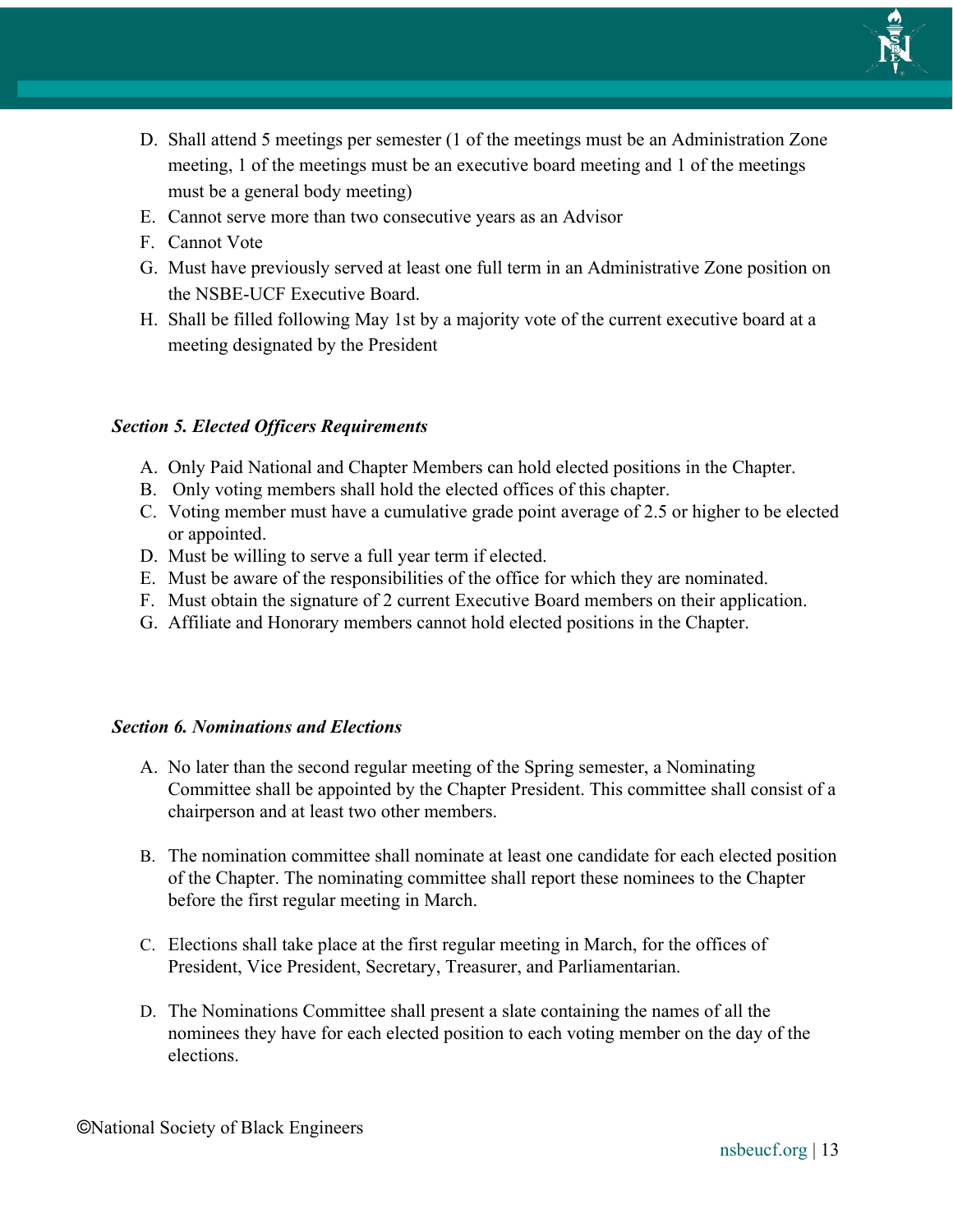

- E. The newly elected officers shall assume their positions on the  $1<sup>st</sup>$  of May and shall serve a term of one academic year.
- F. An absolute majority vote of the voting members present on Election Day shall be necessary for a person to be elected to an elected position.
- G. If any elected office becomes vacant, the office shall be filled by a simple majority vote at a meeting designated by the President.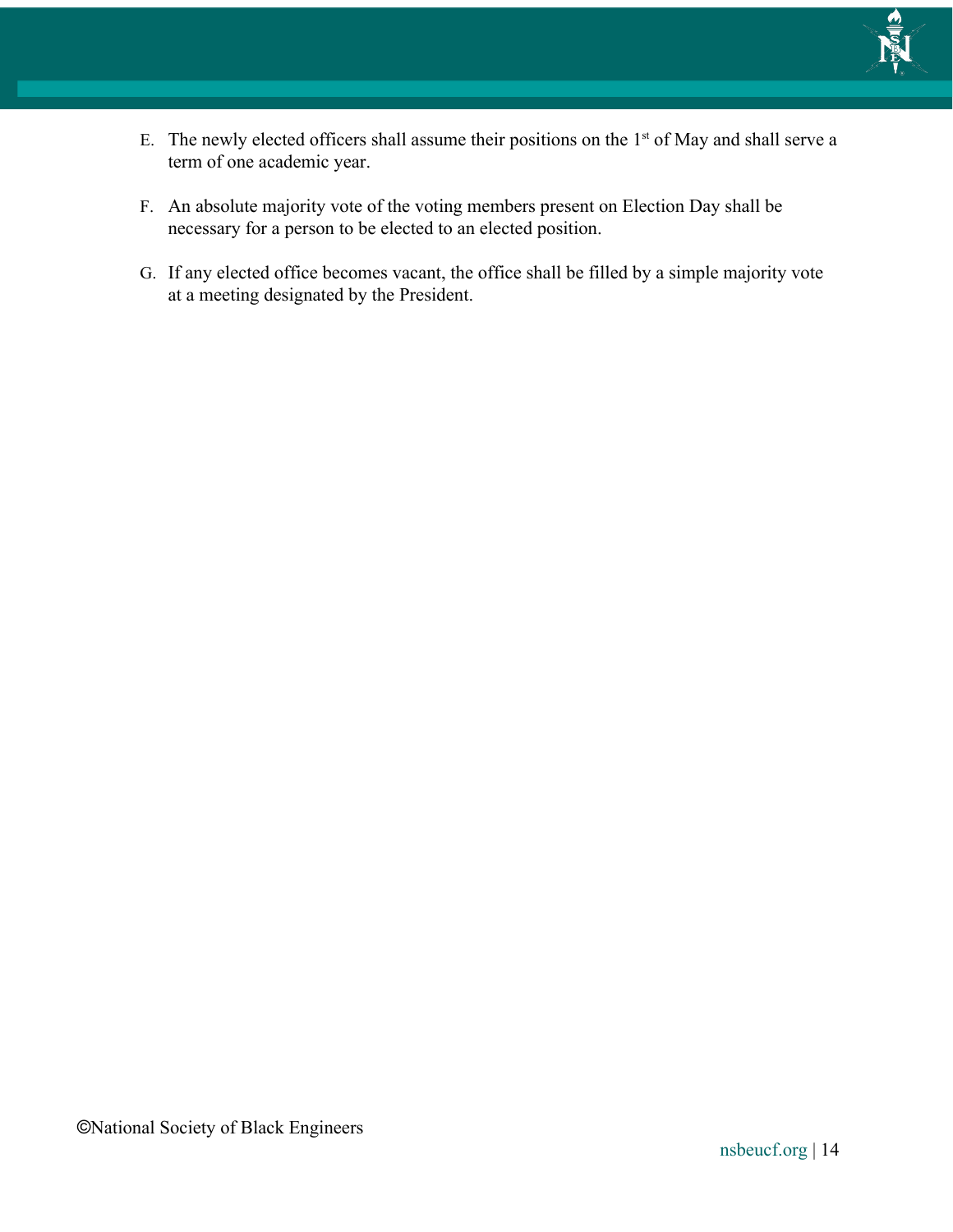

### **ARTICLE VI -COMMITTEES**

#### *Section 1. Constitution*

- A. The Committee shall make recommendations to the Chapter with respect to all proposed amendments to the Constitution and By-Laws that may properly be referred to it for consideration
- B. In The Committee reserves the right to make changes for the clarity of the Constitution.

#### *Section 2. Fundraising*

A. The Committee shall make recommendations to the Chapter with respect to which activities to plan for fundraising.

#### *Section 3. Communications*

- A. The Committee shall be responsible for submitting all articles for publication in any printed news source that may from time to time occur.
- B. The Committee shall be responsible for informing members of any special meetings that may from time to time occur, by means of phone or letter.
- C. The Committee shall post announcements containing the time, place and date of all regular meetings at least two workdays prior to the meeting.

#### *Section 4. Nominations*

- A. The Committee shall be responsible for making nominations for all elected positions.
- B. The Committee shall set the criteria for which a person must meet to run for any elected position. The criteria shall be required to be passed by the Executive Committee.
- C. The names of all persons wishing to run for an office shall be turned in to the Committee.

#### *Section 5. Executive [Administrative]*

- A. The Committee shall perform all duties assigned to it by this document
- B. The Committee shall consist of the President, Vice President, Secretary, Treasurer,

#### ©National Society of Black Engineers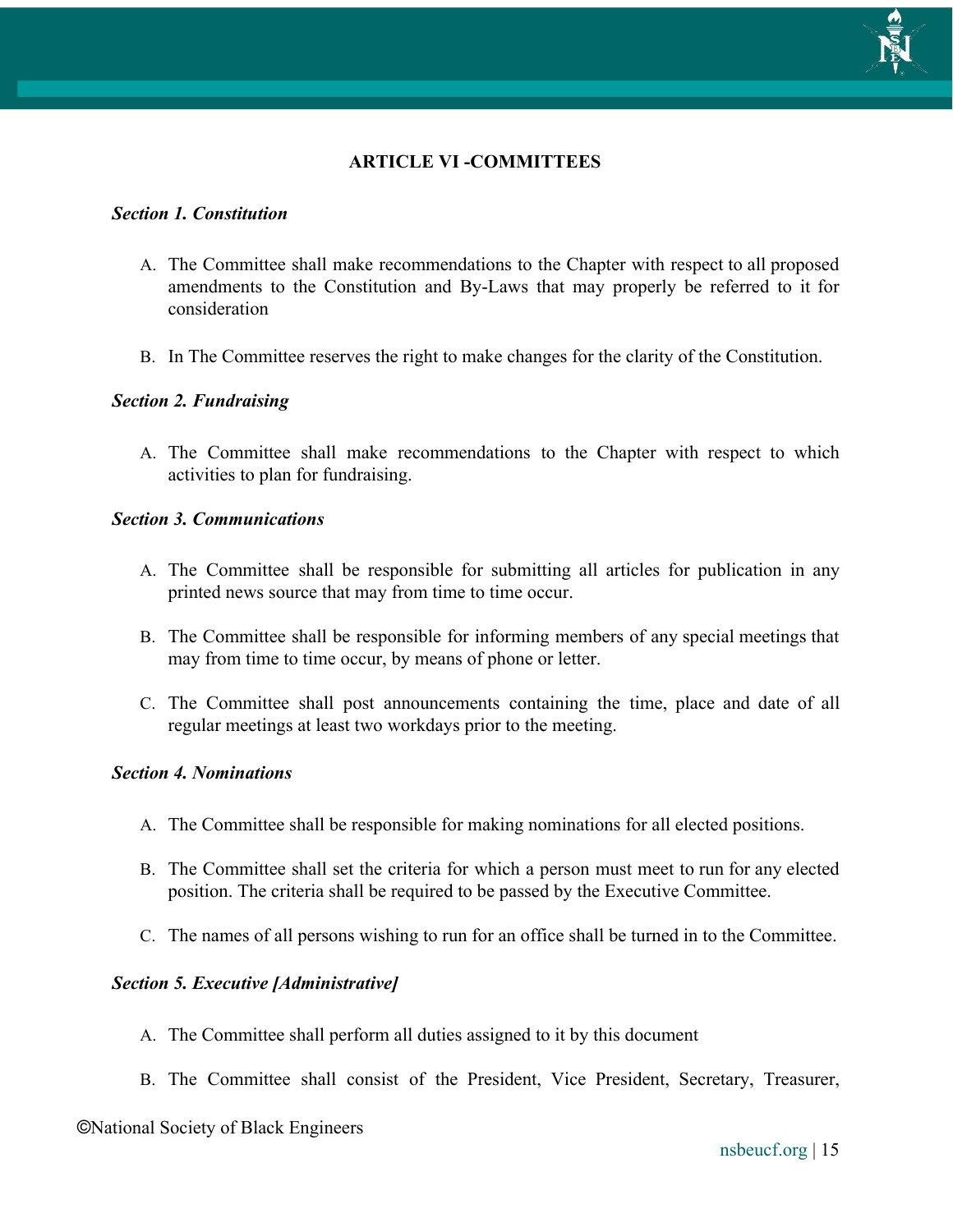

Parliamentarian, and of all committee chairpersons. The President shall serve as Chairperson of this Committee.

C. Shall appoint all chairpersons and members of all committees, except where otherwise provided for in this document by majority vote of the admin zone

#### *Section 5. Executive [Administrative]*

- A. The Committee shall perform all duties assigned to it by this document
- B. The Committee shall consist of the President, Vice President, Secretary, Treasurer, Parliamentarian, and of all committee chairpersons. The President shall serve as Chairperson of this Committee

#### *Section 6. PCI*

- A. Communicate directly with parents and potential NSBE Jrs
- B. Assist with PCI solicitation packets
- C. Assist in documentation and completion of monthly reports
- D. Assist in planning and execution of NSBE Jr. Programs
- E. Record attendance at PCI Events
- F. Assist in execution of any other duties designated by PCI Chair

#### *Section 7. TORCH*

- A. Assist in preparation and execution of AWFE
- B. Assist in planning and preparation of traditional community service events
- C. Assist in planning and preparation of informal science education events and activities
- D. Record attendance at T.O.R.C.H events
- E. Assist in execution of any other duties designated by TORCH Chair

#### *Section 8. Conference Planning*

- A. Assist Conference Planning Chair in search for hotels/transportation rates
- B. Assist with SGA paperwork
- C. Assist in execution of any other duties designated by Conference Planning Chair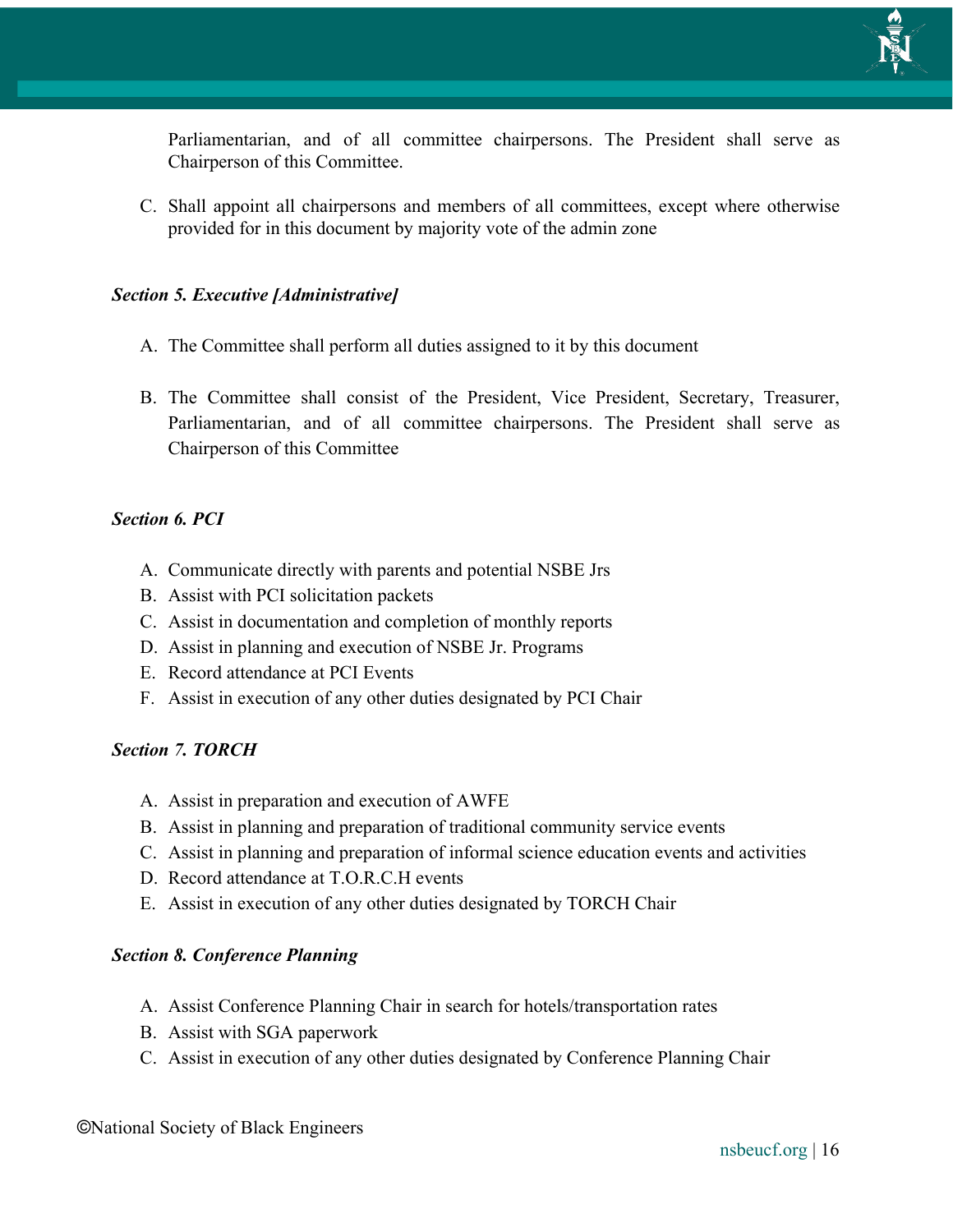

#### *Section 9. Membership*

- A. Assist in planning and execution of tabling inside and outside the Engineering building
- B. Assist in planning and execution of tailgating and membership socials
- C. Assist in documentation and completion of monthly reports
- D. Record attendance at Socials and other membership events
- E. Assist in execution of any other duties designated by Membership Chair

#### *Section 10. Ad Hoc Committees*

- A. Ad hoc committees are formed at the discretion of the Chapter president, with the approval of the Administration Zone, with the objective of achieving a finite list of goals. The lifespan of ad hoc committees are contingent upon the meeting of these said goals.
- B. Upon the termination of an ad hoc committee, a report of operations and all supporting documentation must be archived as official documents of the Chapter.

Officers appointed by the Committee shall serve for the duration of that term, until the return of the elected officer, or until further action by the Committee.

### **ARTICLE VII - DISCIPLINARY SYSTEM**

- A. The purpose of the discipline system is so each member of the chapter executive board is held responsible for his/her action(s).
- B. Discipline System is as follows:
	- a. Warning: You will receive a warning for tardiness without notifying a member of the administrative zone, incomplete action items, etc.
	- b. One-on-One: This will be a scheduled time for the parliamentarian and administrative zone leader and/or if the entire administrative zone to sit down with the person(s) of misconduct.
	- c. Write-up: This will be a documented form that will explain the steps taken to communicate what is expected from the e-board member and why it was not followed. PLEASE understand that this will be taken into account for the next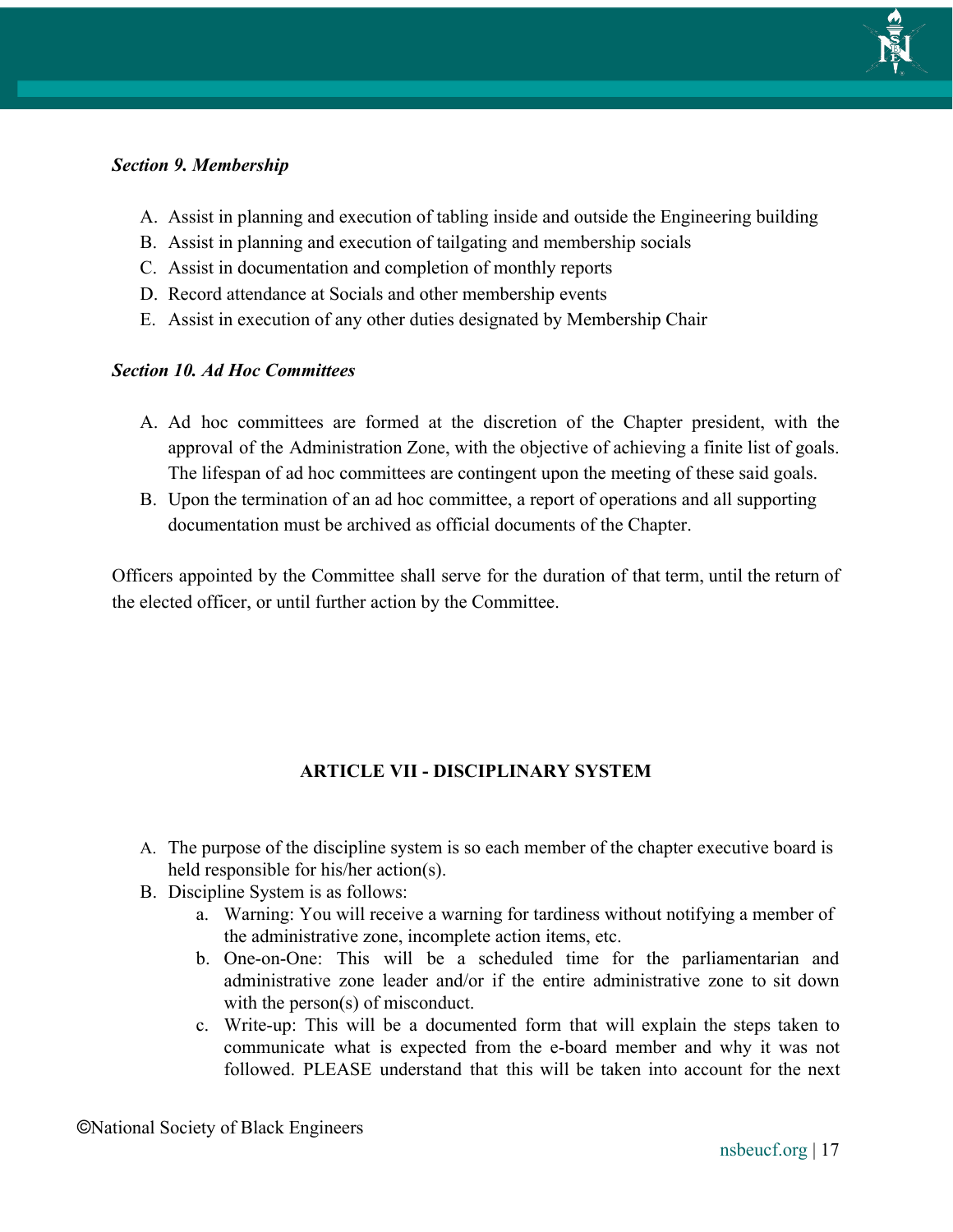

time you run for e-board.

- d. Removal from the executive board: Already holding an e-board position is work but for the continuation of misconduct means you do NOT want to be a leader in this organization. So the zone lead or parliamentarian will inform you that you are being removed from the executive board (impeached).
- e. If the officer is not impeached by a majority vote of the executive board, they will subject to another impeachment trial upon an additional infraction, incomplete action item, etc.
- f. All the above can be avoided if you take your responsibilities seriously and inform your team what is going on.
- g. The discipline template (Write-up) is to be filled out in its entirety and given to the secretary for documentation.

It should be noted that any board member may be impeached without this process if the circumstances are sufficient.

### **ARTICLE VIII - TERMINATION OF BOARD MEMBERS**

#### *Section 1. Impeachment of Officers*

- A. Any board member of NSBE-UCF may be impeached and removed from their position in either of the following ways:
	- 1. A majority vote of the Chapter members; or
	- 2. A two-thirds vote of the Chapter Executive Board, not including the officer upon whom the charges have been brought.
- B. If a member feels that an officer is not fulfilling his/her duties, he shall, in writing, submit a request for impeachment to the President; however, if the officer in question is the President, the request shall be submitted the Chapter Advisor.
- C. Impeachment proceedings shall be called by the President, unless the office in question is the President, in which case the Chapter Advisor shall call the impeachment proceedings.
- D. An officer shall be required to be in good academic standing with the College or they will be subject to impeachment.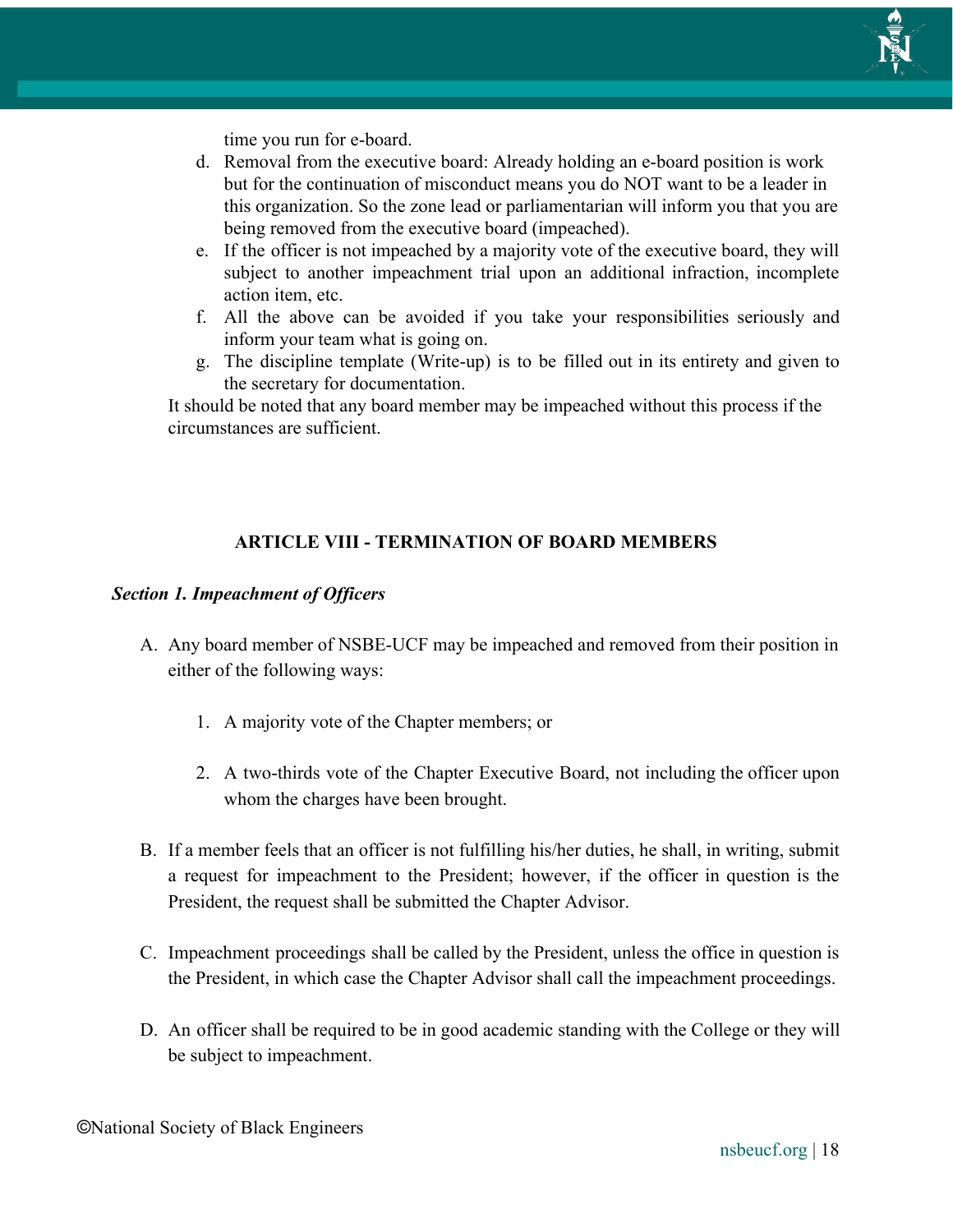

#### **ARTICLE IX - RATIFICATION, AMENDMENTS, EXCEPTIONS**

#### *Section 1. Ratification*

A simple majority vote of the chapter members shall be necessary for ratification and establishment of this Constitution

#### *Section 2. Amendment Proposals*

- A. All proposed amendments to the Chapter's Constitution shall be submitted in writing to the Chairperson of the Constitution Committee not less than two meetings before Chapter consideration.
- B. The Chairperson of the Constitution shall distribute copies of all amendments to each member not less than one meeting prior to the meeting in which the proposed amendment is to be considered.
- C. Adoption of an amendment to the Chapter Constitution shall require a two-thirds vote of the Chapter membership provided there are at least nine members present at the meeting when it is considered.
- D. All amendment adoptions shall take place at regular Chapter meetings.

#### *Section 3. Exceptions*

- A. In matters that are expedient, ratification by a simple majority vote shall provide exception to the rules set down by this Constitution, provided there are at least ten members present at the meeting.
- B. All matters of exceptions to this Constitution shall be presented to the Constitution Committee by the next meeting, by the presiding officer at the meeting at which it was made, for possible adoption to the Constitution.
- C. All exceptions made shall be subject to annulment at the next regular meeting of the Chapter after the meeting at which the exception was made.

#### **ARTICLE X – RESIGNATIONS**